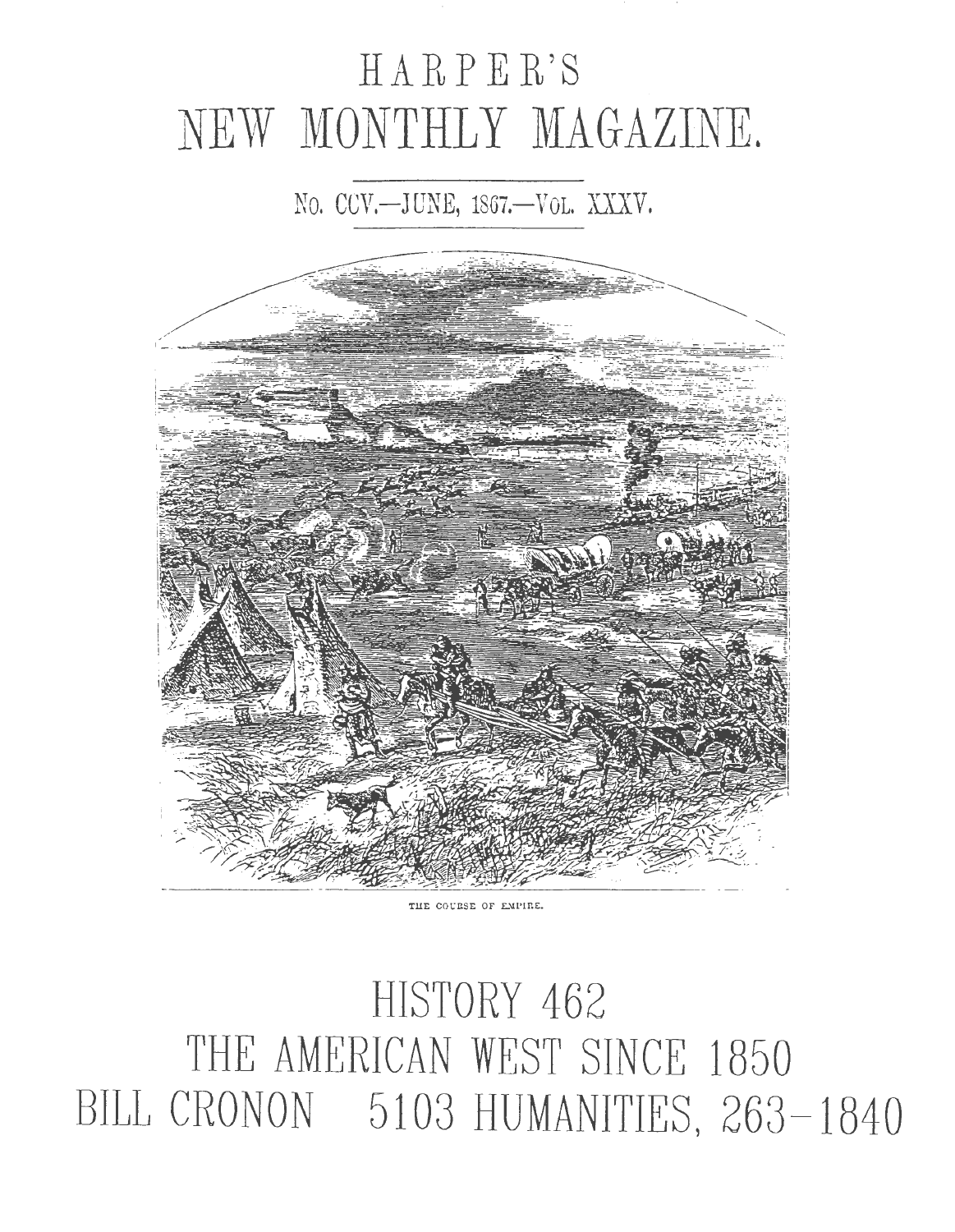# History 462 THE AMERICAN WEST SINCE 1850

#### LECTURER: Bill Cronon, 5103 Humanities.

Phone: 263-1840; this has an answering machine that will take as long a message as you need to leave. You can also contact me via E-Mail at CRONONW@VMS.MACC.WISC.EDU. Please, no calls to my home phone. Office Hours: 10:00-11:30 A.M., Wednesdays and Thursdays. I would prefer to see you during regular hours, but will be glad to meet with you at other times if necessary. Please don't just stop by my office if you need to see me at times other than my office hours, however; call first to make an appointment.

TEACHING ASSISTANT: Ellen Baker, 5260 Humanities

Phone: 263-2386; please, no calls to home telephone either.

Office Hours: 1:30-2:30 Wednesdays and 10:00-11:00 Thursdays.

LECTURES will be held on Tuesdays and Thursdays, from 2:30-3:45 P.M in 1131 Humanities.

#### A NOTE ON THE READINGS:

This syllabus provides a detailed outline of what will be happening in the course, and we advise you to refer to it often as you plan your studying. Readings are extensive but not difficult; they have been chosen as much as possible to be fun and provocative as well as informative. They average between 100 and 150 pages per week, and are of several types.

The central reference text for the course is Howard Lamar's Reader's Encyclopedia of the American West, henceforth referred to as REA W. Unlike an ordinary textbook, which is traditionally written as a chronological narrative, the Encyclopedia is just that: an alphabetical listing of names, places, and topics. You will find it helpful when you review for examinations, but its main attraction is simply as a tool for wandering and wondering about the many topics of western history. REAW is unfortunately out of print right now while a new edition is being prepared, but I've placed a number of my own personal copies on reserve in the main reading room of the State Historical Society Library. You're welcome to use them there, and since they're my own copies, I'd be grateful if you treat them with special care. In the reading list that follows, assignments from the Encyclopedia will be indicated with the heading "REAW". Entries marked with CAPITALS are required reading; those marked with an asterisk (\*) are important but not essential; and those in plain lower-case letters are purely optional.

But don't stop with the listings we give you. Try to take an hour every week or two simply to wander through REAW more or Jess randomly, following topics as they catch your eye, or tracing one reference to another; use it in this way in conjunction with other course readings. Part of "doing history" is being willing to follow your curiosity, and learning how to find answers to questions you didn't realize you had when you started out. Wandering through REAW--and then using its references to move on to other sources--is much more akin to what historians actually do than is reading a textbook narrative. Try to create your own stories and problems from the fragments it provides.

The rest of the reading in the course falls into two categories: books and xeroxed documents. Required books are as follows:

Maisie and Richard Conrat, The American Farm

Donald Worster, Dust Bowl

John McPhee, Coming Into the Country.

Note that the Conrats' American Farm book is now out of print; here again, I've placed my own personal copies on reserve at the State Historical Society Library, and since the book consists primarily of photographs, it won't be too difficult for you to use it there. Treat these carefully as well. You will also be reading ONE of the following two books in conjunction with your first paper:

John Neihardt, Black Elk Speaks, OR

Frank Linderman, Pretty Shield.

The great bulk of the course's readings are contained in a document packet which you should definitely plan to purchase once you've decided to take the course; it costs about \$45, and will be sold through Bob's Copy Shop in the University Mall. Readings in the document packet are indicated by an (X) in the weekly syllabus below.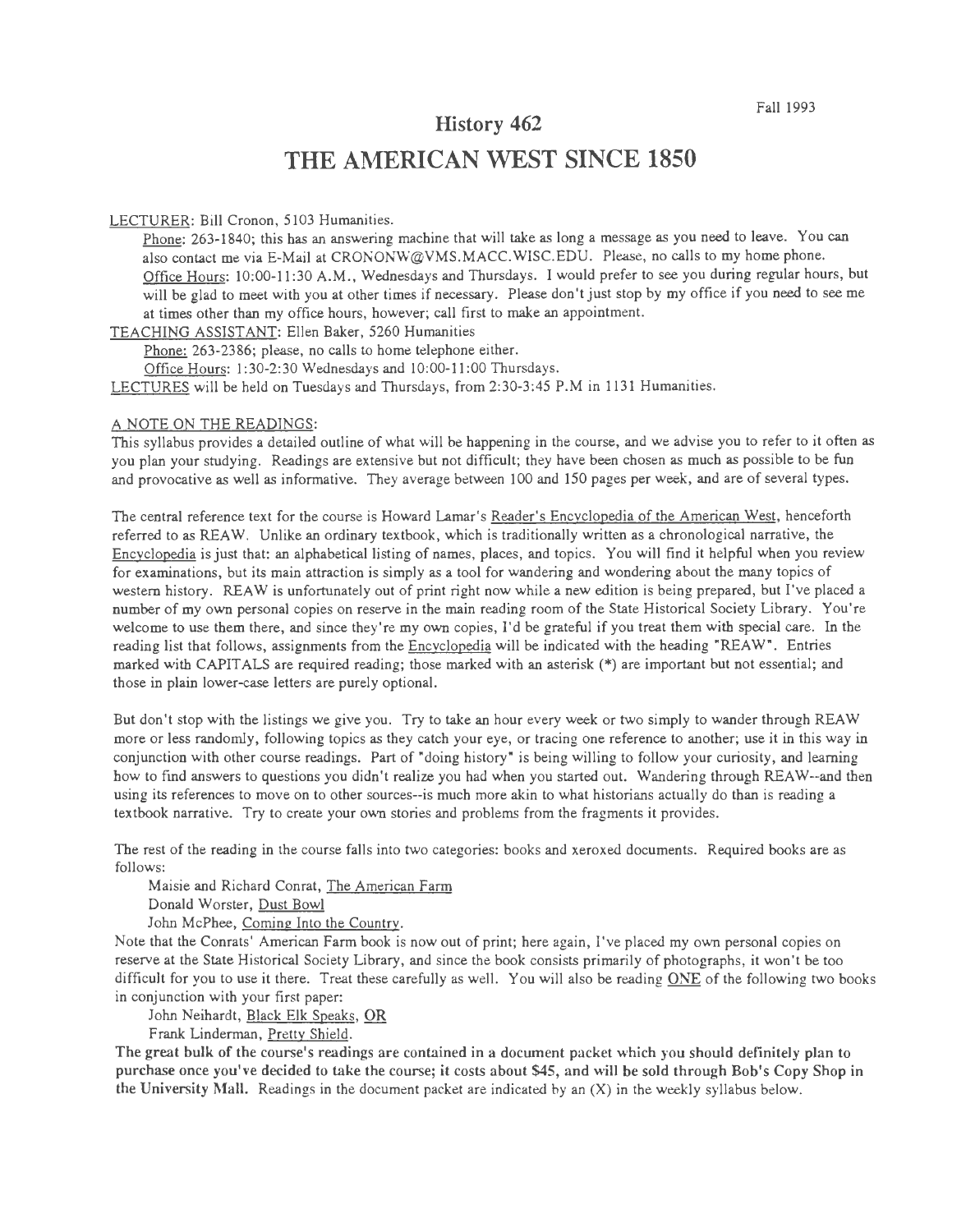In addition to the above readings, you are required to own (and use frequently) a high-quality map of the United States which shows both political and physiographic features. Ideally, you should plan to hang it on the wall of your room. The University Bookstore has copies of Rand McNally's "Cosmopolitan" map available for purchase at the information desk on the first floor, but if you already own a good atlas or map, don't bother to buy another. You will also be expected to read William Strunk and E. B. White's The Elements of Style during the first week of class, before writing your first discussion paper, and you should refer to it regularly during the semester: the book is thin but worth its weight in gold, and we recommend that you own a copy.

#### FILMS:

Because a major theme of the course is the role of the West in American popular culture, a number of movies will be shown both to exemplify certain aspects of the course and to trace the development of the western genre of film. Your final paper will require a knowledge of the films we show, and there will be film-related questions on the final exam, so the more westerns you see, the better. Movies to be shown are:

Heartland (in class, September 21, 23) Stage Coach (7:30 P.M., Thursday, November 4) The Man Who Shot Liberty Valance (7:30, Wednesday, November 17) A Family Gathering (in class, Thursday, December 2)

#### PAPERS AND EXAMINATIONS:

We regard the four-credit version of History 462 as a writing-intensive course, designed to give students significant help not only with the process of "doing history" but also with writing. We encourage all who are interested in improving their prose to take the four-credit version (the course involves a fairly heavy load even without the final paper and short writing assignments, so four credits probably reflect the total workload better than three). Aside from the readings listed above, coursework at the four-credit level will include two exams (a mid-term, and a final that will mainly cover the second half of the course), two one-page discussion papers, a short analytical paper early in the course, and a longer fmal paper (with associated outline) which is described below. Final grades for students who are taking the course for four credits will be the average of the two tests  $(20\%$  for the midterm and  $25\%$  for the final), the short paper  $(15\%)$  the final paper (20% ), and the two one-page discussion papers in combination with classroom participation (20% ). Students who choose to take the course for only three credits will write only one discussion paper and will not write the fmal paper , so their grade will be taken as the average of the two tests (25% for the midterm and 35% for the final), the short paper (20%) and section participation in combination with the one-page discussion paper (20% ). Late papers will not be greeted enthusiastically, and will be marked down by at least one-half of a grade (more depending on bow late they come in) unless you have made other arrangements well in advance of the due date. No paper will be accepted after the final exam without a medical excuse.

SHORT PAPER ASSIGNMENT: This will ask you to discuss the presentation of Plains Indian life in the books Black Elk Speaks and Pretty Shield. More information about the assignment will be given out in lecture.

FINAL PAPER ASSIGNMENT: We encourage you to start thinking about this early, since it can potentially incorporate materials from many parts of the course. It asks that you act as the historical consultant for a major new film dealing with some aspect of American western history. Drawing on your knowledge of the various films we watch in the course (as well as any other western films you've seen), select a group of documents from the readings to assess how they might be used as the basis for a film. You may do additional research if you like, but you are not required to do so; just be sure that the subject you want to discuss is reasonably well-represented in the readings. If in doubt, discuss your proposed subject with your section leader.

The job that faces you as historical consultant is to propose a story synopsis based on the documents that would be particularly suitable for treatment in film. Sketch out the story you propose, suggest why it would work well as a film, and then say why the topic is a historically important one. Your producer wants you to come up with a subject that will make money at the box office, but you as a historian are also eager that those people learn something about western history from the movie. Discuss the difficulties of fulfilling these competing tasks, making reference if possible to how other films have solved (or not solved) the problem. You can adopt at least two different strategies in the actual paper: you can propose a film that would be successful as an example of the western genre, but which is historically problematic for reasons you then analyze; or you can try to propose a film that is historically accurate, and then explain the problems it might have in representing the western genre. The paper will be due the last day of lecture, and should be between 8 and 12 pages long.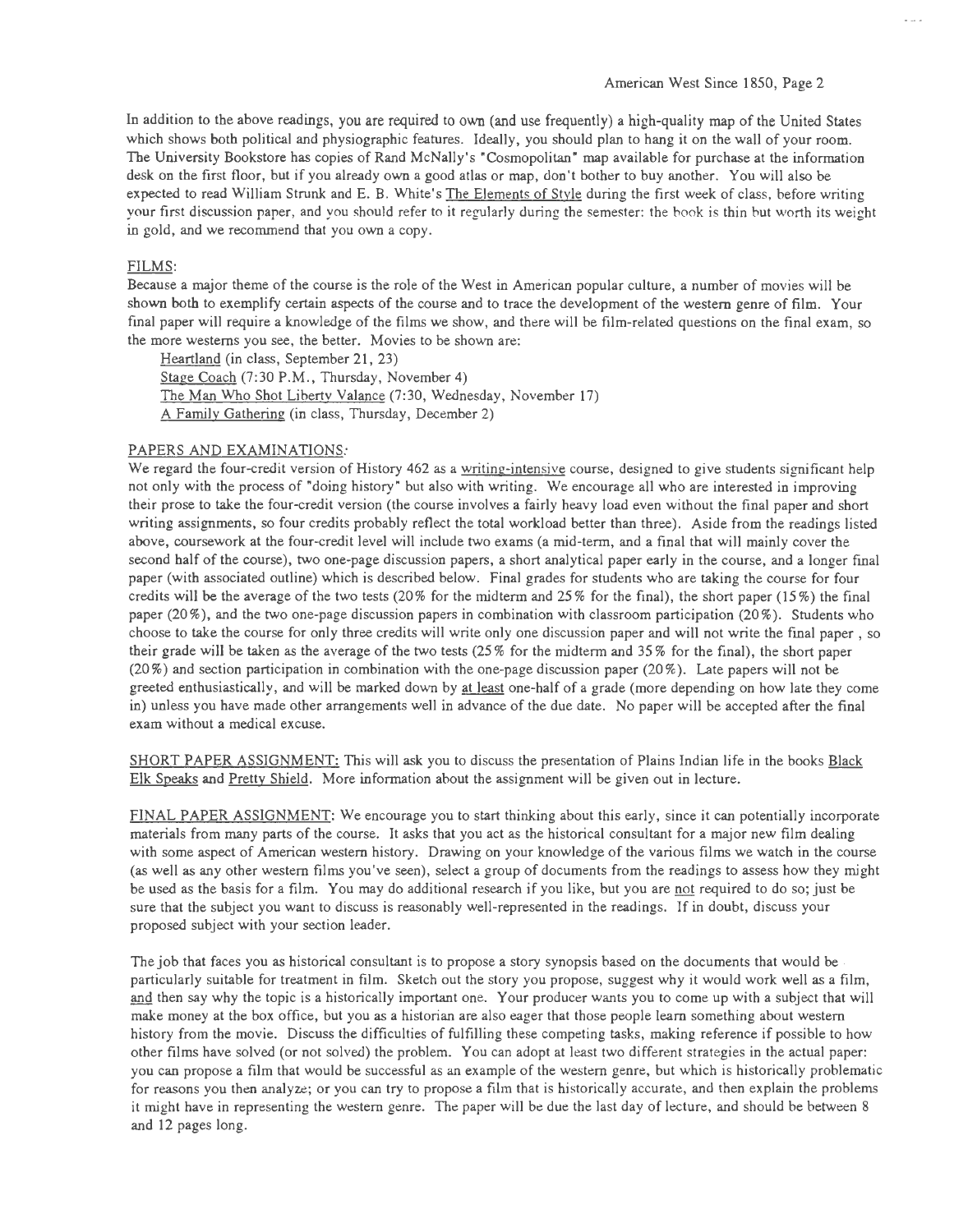$\bar{\nu}$ 

# **WEEKLY OUTLINE OF LECTURES AND ASSIGNMENTS**

(REA W assignments are indicated as follows: CAPITALS are required; asterisked items (\*) are important but not crucial; and all other listings are purely optional. Readings from the xeroxed document text are marked with an X followed by the relevant page numbers.)

# WEEK 1: INTRODUCTORY

Sept. 2: From Frontier to West

REAW: FRONTIER THEORY; FREDERICK JACKSON TURNER. SECTION: No section meetings this week, but start next week's readings.

# WEEK 2: MID-CENTURY WATERSHEDS

Sept. 7: Towards War

REAW: BROWN, JOHN; \*Civil War; COMPROMISE OF 1850; \*election of 1848; \*election of 1852; \*election of 1856; \*election of 1860; Jayhawkers; KANSAS-NEBRASKA ISSUE; MISSOURI COMPROMISE; Quantrill's Raiders. Sept. 9: Communications Revolution

REAW: CENTRAL PACIFIC RAILROAD; CREDIT MOBILIER; RAILROAD LAND GRANTS; RAILROADS; TELEGRAPH; TRANSCONTINENTAL RAILROAD SURVEYS; UNION PACIFIC RAILROAD.

SECTION: Frederick Jackson Turner, "Selections" (X, 1-14)

Walt Whitman, Poems (X, 15)

Elizabeth Dixon Smith Geer, "Diary and Letter" (X, 16-20)

Eliza Farnham, Life in Prairie Land (X, 21-25)

Indian Testimony: Charlot, Cochise, Buffalo Bird Woman (X, 26-29)

Strunk & White, The Elements of Style

WRITING ASSIGNMENT: All students should turn in a one-page definition of "the West," in the best, most careful prose you can muster.

# WEEK 3: UNDERGROUND EMPIRE

Sept. **14:** Empire of the Sierra

REAW: DAME SHIRLEY; GOLD AND SILVER RUSHES; MINING, METAL; MINING LAW; MINING TOWNS; PROSTITUTION; \*William C. Ralston; \*Adolph Sutro; VIRGINIA CITY, NEVADA.

# Sept. 16: On Serendipity: Diamond Hoaxes, Corporations, Engineers

REAW: BOOM TOWNS; GEOLOGICAL SURVEY; Great Diamond Hoax; CLARENCE KING; MINING

ENGINEER; JOHN WESLEY POWELL.

SECTION: Dame Shirley, Letters (X, 30-60)

Lord, Comstock Mining and Miners (X, 61-119)

J. Ross Browne, "A Peep at Washoe" (X, 120-32)

"How We Live in Nevada" (X, 133-36)

# WEEK 4: TRAILS TO THE GRASSLANDS

Sept. 21: Optional Lunch at Memorial Union for Interested Students

Sept. 21: Start In-Class Screening of HEARTLAND

Sept. 23: Ranches and Ranges

(At start of lecture, we will finish viewing the film HEARTLAND.)

REAW: BARBED WIRE; CATTLE ASSOCIATIONS; CATTLE INDUSTRY; CATTLE TOWNS; JOHNSON COUNTY WAR; LINCOLN COUNTY WAR; \*Joseph T. McCoy; SHEEP RANCHING; Charles Siringo; TEXAS FEVER.

SECTION: McCoy, Historic Sketches of the Cattle Trade (X, 268-91)

Allen, "Harvard Men in the Range Cattle Business," (X, 292-98)

Nat Love, Life and Adventures (X, 299-310)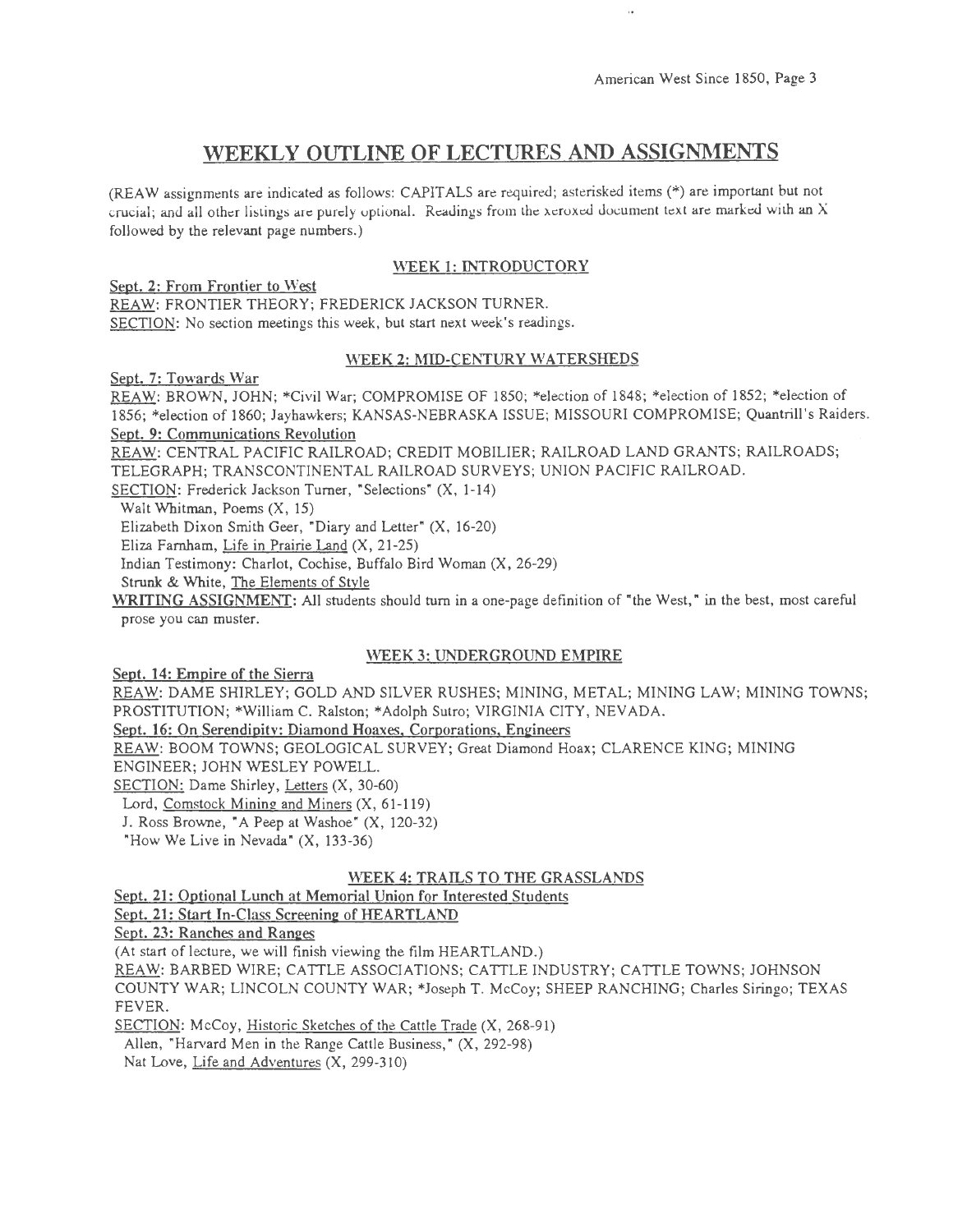#### WEEK 5: THOSE WHOSE LAND IT WAS

Sept. 28: Civil War and Indian War

REAW: ARMY ON THE FRONTIER; \*John M. Chivington; INDIAN CAPTIVITY NARRATIVES; INDIAN WARS, 1850-69; MINNESOTA UPRISING; SAND CREEK MASSACRE.

Sept. 30: Coming of the Ghost Dance

REAW: BUFFALO; CHIEF JOSEPH; GEORGE A. CUSTER; GHOST DANCE; INDIAN WARS, 1865-91; U.S.

INDIAN POLICY, 1860-90; LITTLE BIG HORN, BATTLE OF; NELSON MILES; \*Nez Perce; NEZ PERCE WAR;

PEACE POLICY; \*Washita, Battle of; \*Sioux; \*Sitting Bull; WOUNDED KNEE MASSACRE.

SECTION: Either Neihardt, Black Elk Speaks, OR

Linderman, Prettv Shield

Russell, "The Story of the Buffalo" (X, 223-28)

White, "Captivity Among the Sioux" (X, 229-46)

Snana, "Narration of a Friendly Sioux" (X, 247-49)

Nelson Miles, "The Indian Problem" {X, 250-56)

Chief Joseph, "An Indian's View of Indian Affairs"(X, 257-67)

NOTE: Your short paper, covering this collection of readings, is due in section. It would be a good idea to look over Strunk and White's The Elements of Stvle again before writing it.

#### WEEK 6: WORLD OF ENCLAVES

Oct. 5: Reform and the Indians

REAW: \*Carlisle Indian School; Edward S. Curtis; HENRY L. DAWES; INDIAN AFFAIRS BUREAU; INDIAN RIGHTS ASSOCIATION; U.S. INDIAN POLICY, 1860-1920; HELEN HUNT JACKSON; PEACE POLICY. Oct. 6: Optional Lunch at Memorial Union for Interested Students

Oct. 7: Boundaries of Race

REAW: CHINATOWNS; CHINESE, RIOTS AGAINST; CHINESE-AMERICANS; CHINESE IMMIGRATIONS; MEXICAN AMERICANS; NEGROES IN THE FAR WEST; NEGROES ON THE FRONTIER.

SECTION: Readings are heavier than usual this week, so start with the asterisked texts in case you run out of time; other texts are optional:

\*Jackson, A Century of Dishonor (X, 541-47)

\*Dawes Act (X, 548-52)

"Documents in Hopi Indian Sexuality" (X, optional, 553-70)

\*Zitkala-Sa, • Autobiography," (X, 571-87)

\*Fletcher, "The Negro Exodus" (X, 188-201)

G. B. Densmore, The Chinese in California (X, optional, 202-218)

\*"Chinese Women in California" (X, optional, 219-22)

\*Young, "Proclamation" (X, 137-40)

Bowles, Across the Continent (X, optional, 141-57)

 $*A. M., "A Week Among the Mormons" (X, 158-67)$ 

\*Tanner, A Mormon Mother (X, 167-82)

Edmunds Bill Debates {X, optional, 183-85)

Woodruff Declaration (X, 186-87)

#### WEEK 7: DRY ZION

Oct. 12: Theocracy in a Land of Little Rain: Utah REAW: LATTER-DAY SAINTS; POLYGAMY; UTAH; BRIGHAM YOUNG. OCT. 12 EVENING REVIEW SESSION, 7:00-8:30 (optional, but strongly encouraged) Oct. 14: MIDTERM EXAMINATION SECTION: No section this week.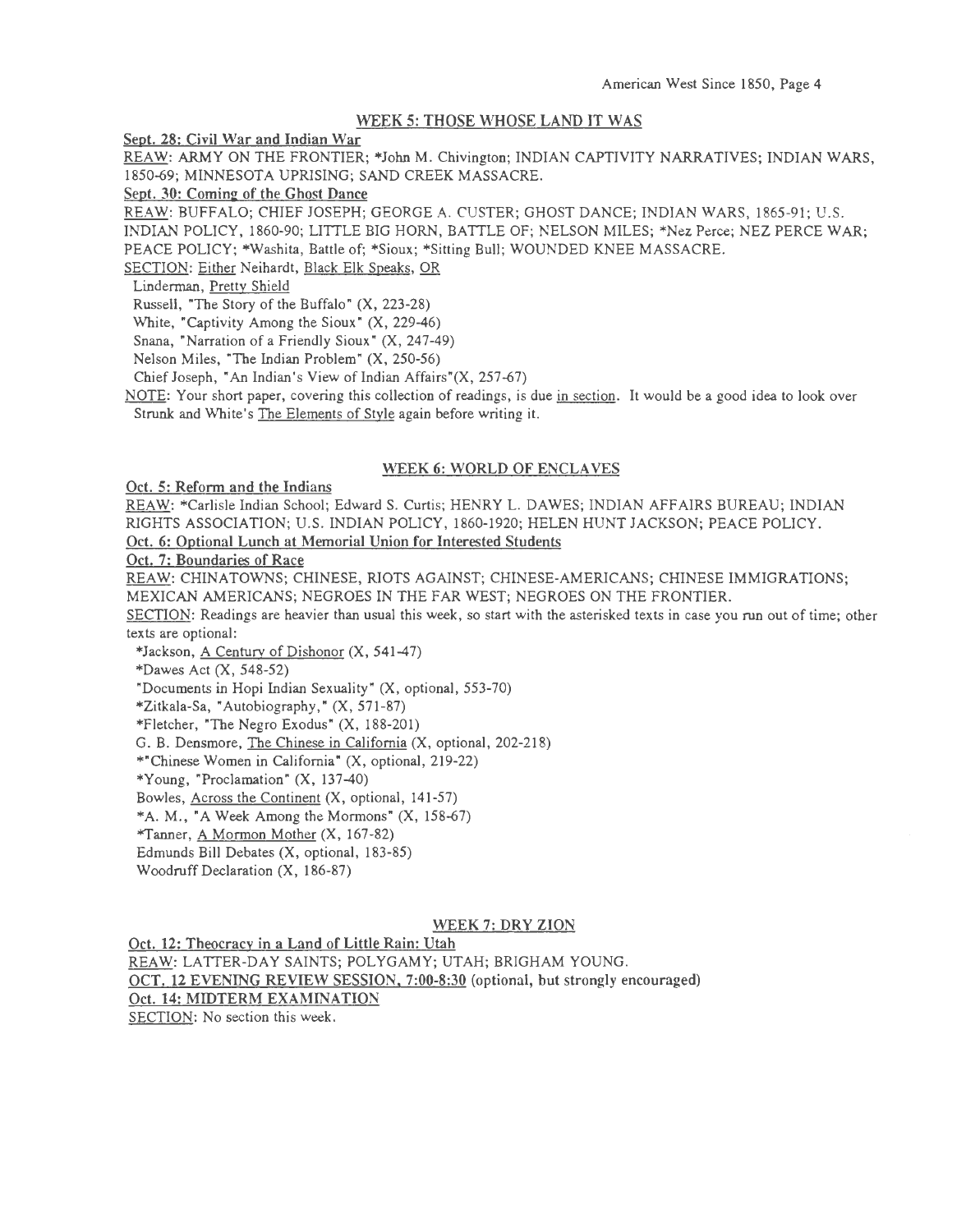#### WEEK 8: FROM FORESTS AND GRASSLANDS

Oct. 19: Taking the Forest REAW: PAUL BUNYAN; LUMBER INDUSTRY; LUMBERJACK. Oct. 21: Optional Lunch at Memorial Union for Interested Students Oct. 21: Busting the Sod REAW: HOMESTEAD ACT; immigration; LAND POLICY, 1789-1896; PUBLIC DOMAIN; SOD HOUSE. SECTION: Conrat, The American Farm, pp 61-121 (study photos) Kaime, "Where Our Lumber Comes From" (X, review 268-9, 311-13) "The Minnesota Pineries" (X, 314-28) "The Future Demand for Lumber (X, 329-30) Iowa: The Home for Immigrants  $(X, 331-40)$ 1864 Farmer's Northwestern Almanac (X, 341-62) Colt, Went to Kansas (X, 363-409) "Among the Wheat-Fields of Minnesota" (X, 410-22) Cronon, "To Be the Central City" (X, 423-34)

#### WEEK 9: NEW ORDERS ON THE LAND

Oct. 26: Bonanza Farms and Boards of Trade

REAW: BONANZA FARMING; DRY FARMING.

Oct. 28: Farmers' Revolt

REAW: AGRARIAN MOVEMENTS; ELECTIONS OF 1892, 1896; GRANGER LAWS; \*Oliver H. Kelley; Mary E. Lease; William A. Peffer; People's Party, Kansas; POPULISM; SILVER ISSUE.

SECTION: "The Trumpet of Reform" (X, 435-41)

Barr, "The Populist Uprising in Kansas" (X, 442-51)

Morgan, "The Wheel and the Alliance" (X, 452-66)

"Luna E. Kellie and the Farmers' Alliance" (X, 467-78)

Bemis, "The Discontent of the Farmer" (X, 479-90)

Norris, "A Deal in Wheat" (X, 491-505)

WRITING ASSIGNMENT: All four-credit students will submit a one-page discussion paper based on the documents for this week and last.

#### WEEK 10: DREAMS OF BETTER WORLDS

Nov. 2: Miners and Wobblies

REAW: CRIPPLE CREEK STRIKES; INDUSTRIAL WORKERS OF THE WORLD; LABOR MOVEMENT; \*Pinkerton Detective Agency; WESTERN FEDERATION OF MINERS.

Nov. 4: California Dreamin'

REAW: H. H. Bancroft; CALIFORNIA; CITIES, GROWTH OF; LOS ANGELES; SAN FRANCISCO; TOURIST

TRAVEL; \*utopian colonies; woman suffrage.

Nov. 4: Evening Film: STAGECOACH (required)

SECTION: Rastall, The Labor History of the Cripple Creek District (X, 506-32)

Cripple Creek Times, Labor Troubles of 1903-4 (X, 533-40)

Adams, "To and Fro in Southern California" (X, 651-67)

Sanborn, A Truthful Woman in Southern California (X. 668-72)

Southern California Paradise (X, 673-75)

Souvenir Sporting Guide (X, 676-84)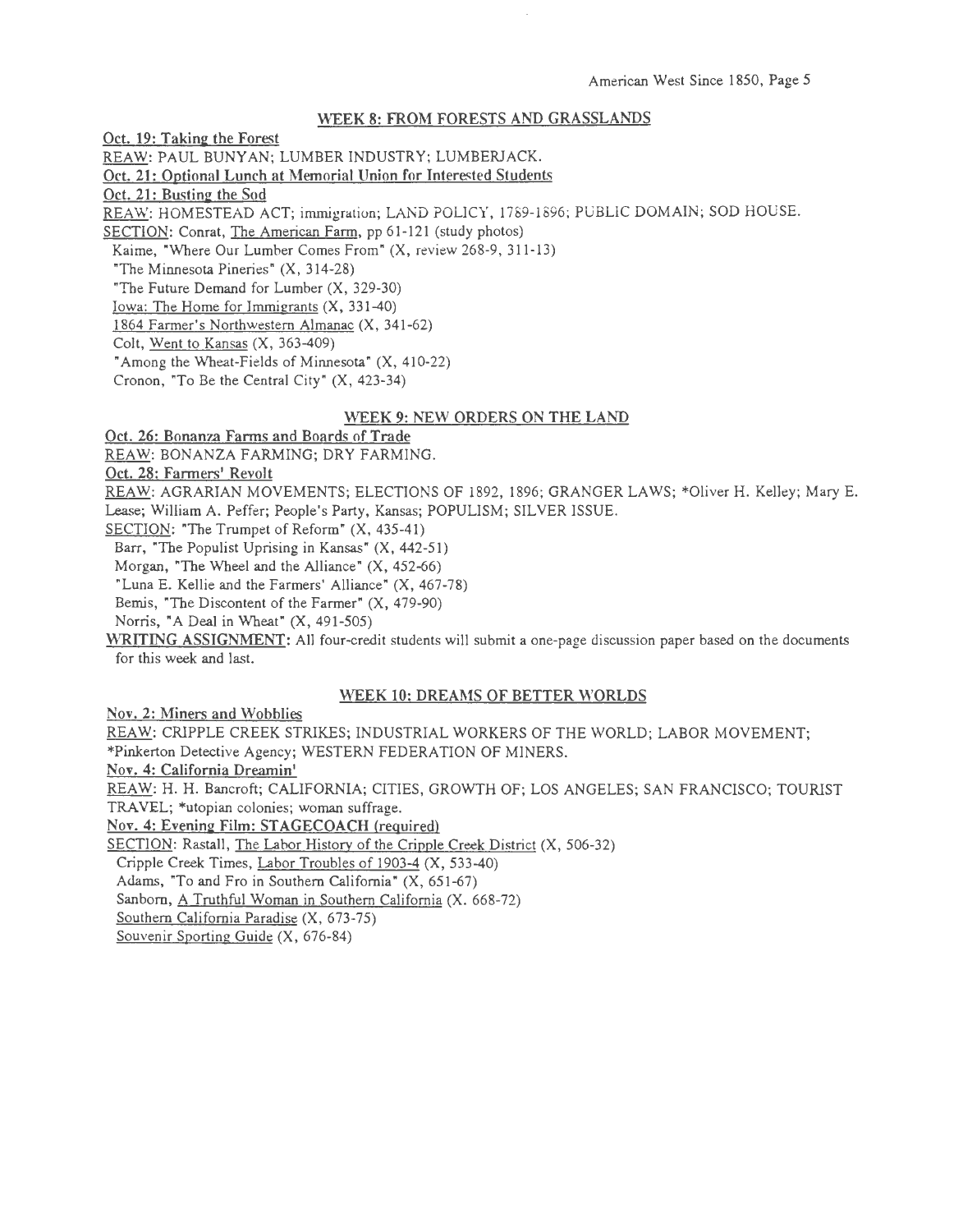#### WEEK 11: DUST BOWL AND NEW DEAL

Nov. 9: Conservation or Preservation

REAW: \*Boone & Crockett Club; CONSERVATION MOVEMENT; JOHN MUIR; \*Francis Newlands; NEWLANDS RECLAMATION ACT; GIFFORD PINCHOT; \*\*RECLAMATION AND IRRIGATION; THEODORE ROOSEVELT; \*Sierra Club; wilderness; Yellowstone National Park; Yosemite National Park.

Nov. 11: Crisis of American Agriculture

REAW: AGRICULTURAL EXPANSION; DUST BOWL; Woody Guthrie; OKIES; \*John Steinbeck.

SECTION: Worster, Dust Bowl, pp 3-97 (skim remainder if you have time)

Conrat, The American Farm, 124-57, 190-221 (study photos)

Pincbot, The Fight for Conservation (X, 588-611)

Muir, "Yosemite" (X, 612-25)

Olney, "Water Supply for the Cities about San Francisco Bay (X, 626-29)

Parsons, "Proposed Destruction of Hetch-Hetchy" (X, 630-40)

Knapp, "The Other Side of Conservation" (X, 641-50)

#### EXTRACURRICULAR

Two events this week are highly relevant to the course, and if you can possibly attend either, you will certainly benefit from doing so. At 4:00P.M. on November 9, 10, and 11, I'll be delivering the History Department's annual Curti Lectures on the subject, "Many Wests: The Search for a Common American Past," exploring Turner's legacy and the continuing utility of frontier and region for American history. Then, on Friday and Saturday, November 12 and 13, a major conference on frontier history will be held at the State Historical Society, with some of the best western historians in the nation delivering lectures for a broad popular audience. Several of the lectures are on the myth of the frontier, and hence are directly relevant to the final paper for this course. This is an unusual opportunity for students to bear leading scholars discuss their work, and I hope many of you will take advantage of it. I'll pass out schedules in class; both the Curti lectures and the conference will be held in the Auditorium on the first floor of the State Historical Society.

#### WEEK 12: IMAGINING THE WEST

#### Nov. 16: Optional Lunch at Memorial Union for Interested Students

#### Nov. 16: Landscape and Mvth, Frontiers and Heroes

REAW: Don't be intimidated by this list--it contains all the images and image-makers relevant to this week, and it's mainly here for your wandering delight. How many of these folks have you heard of? Don't feel you have to look at more than a fraction of these: keep track of the capitals and asterisks and you won't go crazy. Artists of western surveys; H. H. Bancroft; P.T Barnum; Roy Bean; Ambrose Bierce; Albert Bierstadt; \*Billy the Kid; Black Bart; Herbert Eugene Bolton; Bonnie & Clyde; Kit Carson; Butch Cassidy; Willa Cather; Calamity Jane; Walter Van Tilburg Clark; CODY, BUFFALO BILL; \*James Fenimore Cooper; COWBOY; cowboy clothing; Edward S. Curtis; Dalton Gang; DIME NOVELS; \*Earp Brothers; Mary Hallock Foote; gambling; Pat Garrett; Zane Grey; A. B. Guthrie; Bret Harte; Wild Bill Hickok; Doc Holliday; Emerson Hough; \*humor; \*Indian capitivity narratives; William H. Jackson; Jesse James; Will James; law and order; Larry McMurtry; federal marshall; Bat Masterson; \*Karl May; Joaquin Miller; Thomas Moran; MUSIC, WESTERN; MUSIC ABOUT THE WEST; National Cowboy Hall of Fame; John G. Neihardt; \*Frank Norris; NOVEL, WESTERN; Annie Oakley; PHOTOGRAPHY; Henry Plummer; prints; \*Frederic Remington; Eugene M. Rhodes; John Ringo; RODEO; Will Rogers; 0. E. Rolvaag; THEODORE ROOSEVELT; Charles M. Russell; Belle Starr; Wallace Stegner; WILD WEST SHOW; \*Owen Wister. Nov. 17: Evening Film: THE MAN WHO SHOT LIBERTY VALANCE (required)

Nov. 18: Hollywood's West

REAW: Walt Disney; FILMS, WESTERN; MOTION PICTURE INDUSTRY; RADIO AND TELEVISION, WESTERNS ON.

SECTION: Turner, "Selections" (X, 1-14)

Cody, Life of Buffalo Bill (X, 695-25)

Roosevelt, Ranch Life and the Hunting-Trail (X, 724-45)

Twain, "Fenimore Cooper's Literary Offenses" (X, 746-57)